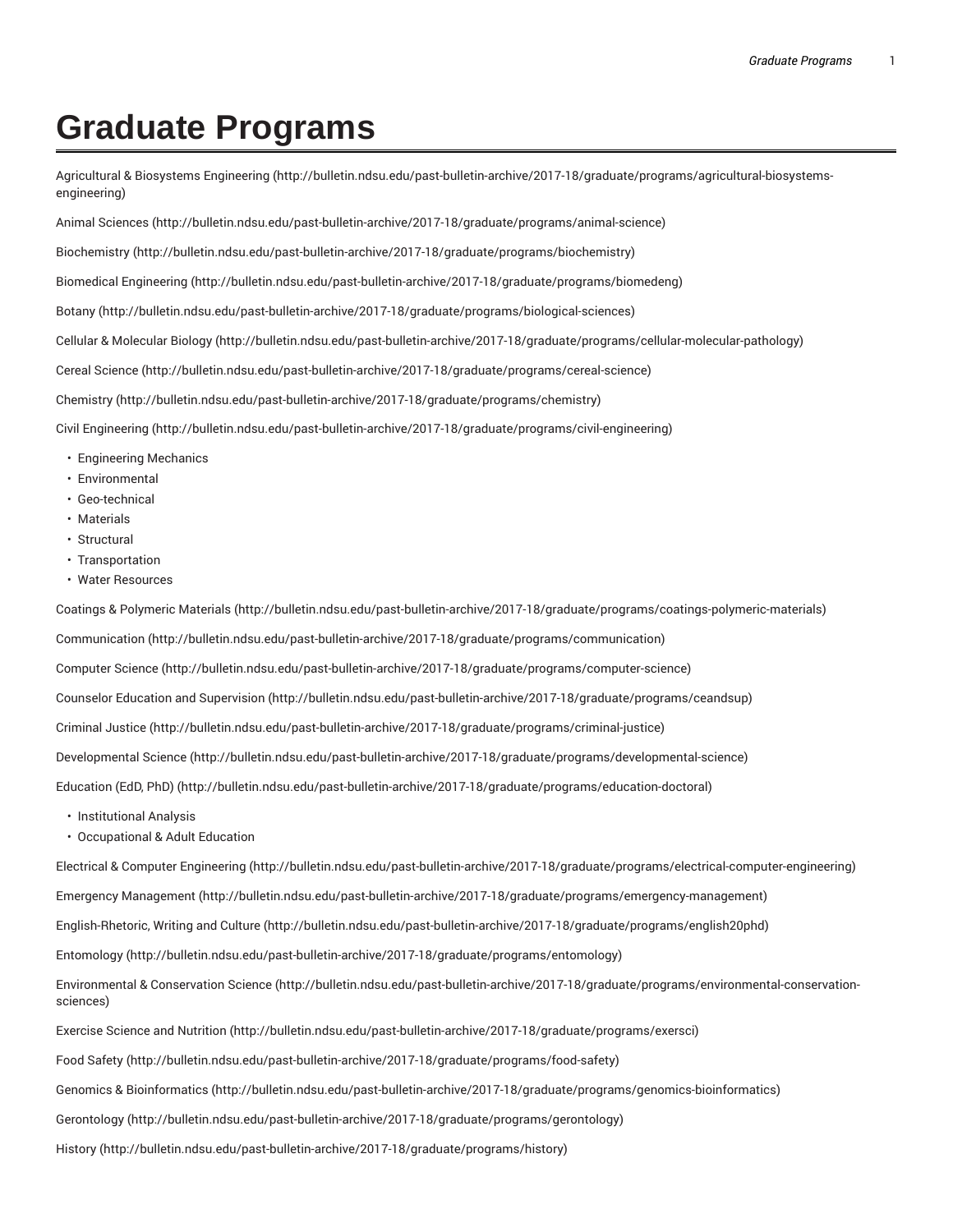Industrial & Manufacturing Engineering (http://bulletin.ndsu.edu/past-bulletin-archive/2017-18/graduate/programs/industrial-manufacturingengineering)

Materials & Nanotechnology (http://bulletin.ndsu.edu/past-bulletin-archive/2017-18/graduate/programs/materials-nanotechnology) Mathematics (http://bulletin.ndsu.edu/past-bulletin-archive/2017-18/graduate/programs/mathematics) Mechanical Engineering (http://bulletin.ndsu.edu/past-bulletin-archive/2017-18/graduate/programs/mechanical-engineering) Molecular Pathogenesis (http://bulletin.ndsu.edu/past-bulletin-archive/2017-18/graduate/programs/veterinary-microbiological-sciences) Music (DMA) (http://bulletin.ndsu.edu/past-bulletin-archive/2017-18/graduate/programs/music)

- Performance
- Conducting

Natural Resources Management (http://bulletin.ndsu.edu/past-bulletin-archive/2017-18/graduate/programs/natural-resources-management) Nursing (DNP) (http://bulletin.ndsu.edu/past-bulletin-archive/2017-18/graduate/programs/nursing) Pharmaceutical Sciences (http://bulletin.ndsu.edu/past-bulletin-archive/2017-18/graduate/programs/pharmaceutical-sciences) Physics (http://bulletin.ndsu.edu/past-bulletin-archive/2017-18/graduate/programs/physics) Plant Pathology (http://bulletin.ndsu.edu/past-bulletin-archive/2017-18/graduate/programs/plant-pathology) Plant Sciences (http://bulletin.ndsu.edu/past-bulletin-archive/2017-18/graduate/programs/plant-sciences-horticulture) Psychological Clinical Science (http://bulletin.ndsu.edu/past-bulletin-archive/2017-18/graduate/programs/psychological-clinical-science) Psychology (http://bulletin.ndsu.edu/past-bulletin-archive/2017-18/graduate/programs/psychology) Range Science (http://bulletin.ndsu.edu/past-bulletin-archive/2017-18/graduate/programs/range-sciences) STEM Education (http://bulletin.ndsu.edu/past-bulletin-archive/2017-18/graduate/programs/stem-education-phd-interdisciplinary) Software Engineering (http://bulletin.ndsu.edu/past-bulletin-archive/2017-18/graduate/programs/software-engineering) Soil Science (http://bulletin.ndsu.edu/past-bulletin-archive/2017-18/graduate/programs/soil-science) Statistics (http://bulletin.ndsu.edu/past-bulletin-archive/2017-18/graduate/programs/statistics) Transportation & Logistics (http://bulletin.ndsu.edu/past-bulletin-archive/2017-18/graduate/programs/transportation-logistics) Zoology (http://bulletin.ndsu.edu/past-bulletin-archive/2017-18/graduate/programs/zoology) Accountancy (http://bulletin.ndsu.edu/past-bulletin-archive/2017-18/graduate/programs/accountancy) Agribusiness and Applied Economics (http://bulletin.ndsu.edu/past-bulletin-archive/2017-18/graduate/programs/agribusiness-applied-economics) Agricultural & Biosystems Engineering (http://bulletin.ndsu.edu/past-bulletin-archive/2017-18/graduate/programs/agricultural-biosystemsengineering) Agricultural Education (http://bulletin.ndsu.edu/past-bulletin-archive/2017-18/graduate/programs/agricultural-education) Animal Sciences (http://bulletin.ndsu.edu/past-bulletin-archive/2017-18/graduate/programs/animal-science) Anthropology (http://bulletin.ndsu.edu/past-bulletin-archive/2017-18/graduate/programs/anthropology) Architecture (http://bulletin.ndsu.edu/past-bulletin-archive/2017-18/graduate/programs/architecture) Advanced Athletic Training (M.S.) (http://bulletin.ndsu.edu/past-bulletin-archive/2017-18/graduate/programs/athletic-training) Athletic Training (M.A.Trg.) (http://bulletin.ndsu.edu/past-bulletin-archive/2017-18/graduate/matrg) Biochemistry (http://bulletin.ndsu.edu/past-bulletin-archive/2017-18/graduate/programs/biochemistry) Biological Sciences (http://bulletin.ndsu.edu/past-bulletin-archive/2017-18/graduate/programs/biosci) Biomedical Engineering (http://bulletin.ndsu.edu/past-bulletin-archive/2017-18/graduate/programs/biomedeng)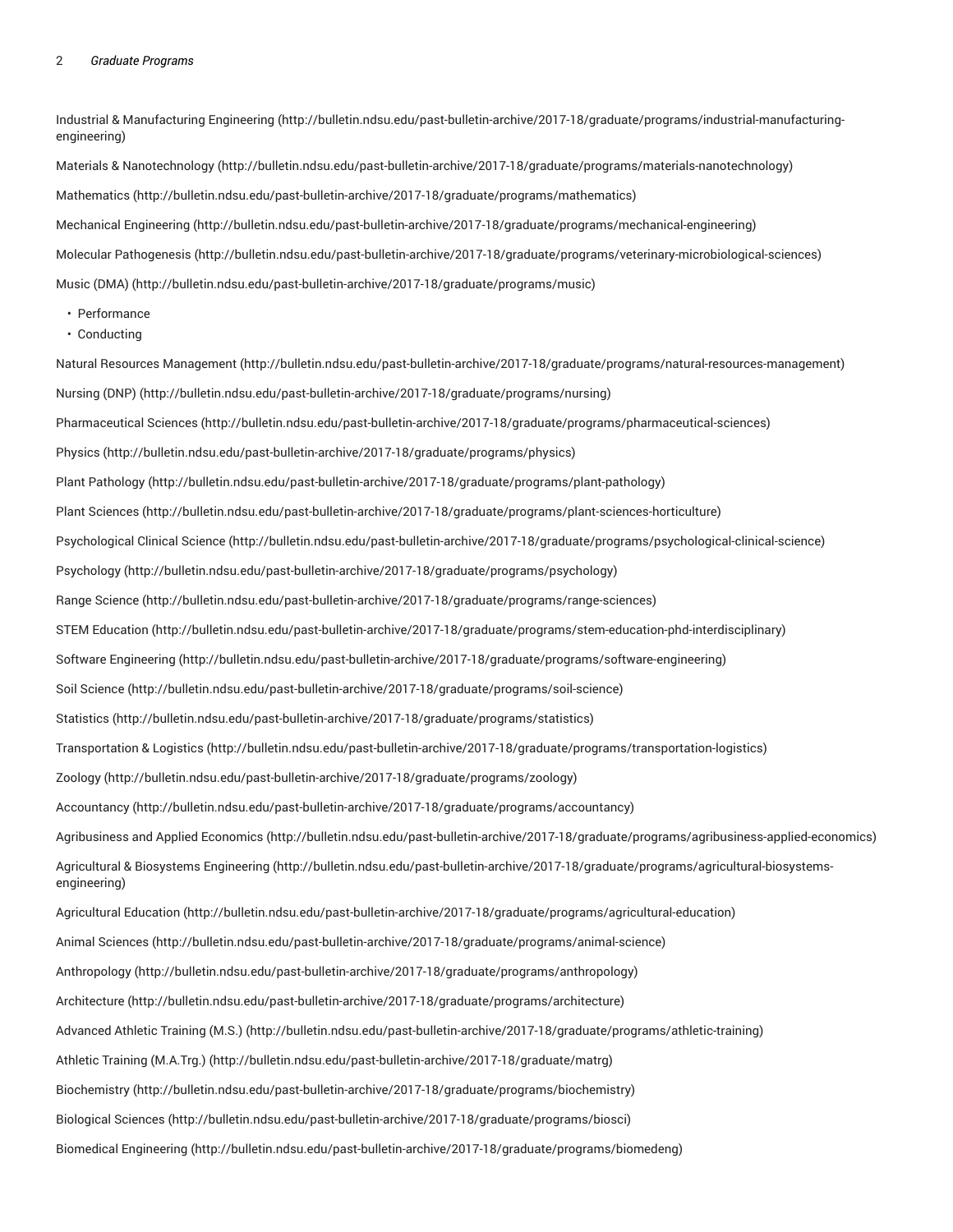Business Administration (http://bulletin.ndsu.edu/past-bulletin-archive/2017-18/graduate/programs/business-administration)

Cereal Science (http://bulletin.ndsu.edu/past-bulletin-archive/2017-18/graduate/programs/cereal-science)

Chemistry (http://bulletin.ndsu.edu/past-bulletin-archive/2017-18/graduate/programs/chemistry)

Civil Engineering (http://bulletin.ndsu.edu/past-bulletin-archive/2017-18/graduate/programs/civil-engineering)

- Engineering Mechanics
- Environmental
- Geo-technical
- Materials
- Structural
- Transportation
- Water Resources

Coatings & Polymeric Materials (http://bulletin.ndsu.edu/past-bulletin-archive/2017-18/graduate/programs/coatings-polymeric-materials)

Community Development (http://bulletin.ndsu.edu/past-bulletin-archive/2017-18/graduate/programs/community-development) \*\*

Computer Science (http://bulletin.ndsu.edu/past-bulletin-archive/2017-18/graduate/programs/computer-science)

Construction Management (http://bulletin.ndsu.edu/past-bulletin-archive/2017-18/graduate/programs/construction-management) \*\*

Counseling (http://bulletin.ndsu.edu/past-bulletin-archive/2017-18/graduate/programs/counselor-education)

- Clinical Mental Health Counseling
- School

Criminal Justice (http://bulletin.ndsu.edu/past-bulletin-archive/2017-18/graduate/programs/criminal-justice)

- Applied
- Criminology

Education (http://bulletin.ndsu.edu/past-bulletin-archive/2017-18/graduate/programs/education)

- Curriculum & Instruction
- English
- History
- Mathematics
- Music
- Science
- Social Science
- Teacher Licensure

Educational Leadership (http://bulletin.ndsu.edu/past-bulletin-archive/2017-18/graduate/programs/educational-leadership)

Electrical & Computer Engineering (http://bulletin.ndsu.edu/past-bulletin-archive/2017-18/graduate/programs/electrical-computer-engineering)

Emergency Management (http://bulletin.ndsu.edu/past-bulletin-archive/2017-18/graduate/programs/emergency-management)

English (http://bulletin.ndsu.edu/past-bulletin-archive/2017-18/graduate/programs/english)

Entomology (http://bulletin.ndsu.edu/past-bulletin-archive/2017-18/graduate/programs/entomology)

Environmental & Conservation Sciences (http://bulletin.ndsu.edu/past-bulletin-archive/2017-18/graduate/programs/environmental-conservationsciences)

Environmental Engineering (http://bulletin.ndsu.edu/past-bulletin-archive/2017-18/graduate/programs/environmental-engineering)

Extension Education (http://bulletin.ndsu.edu/past-bulletin-archive/2017-18/graduate/programs/exted)

Family and Consumer Science Education (http://bulletin.ndsu.edu/past-bulletin-archive/2017-18/graduate/programs/family-consumer-scienceeducation)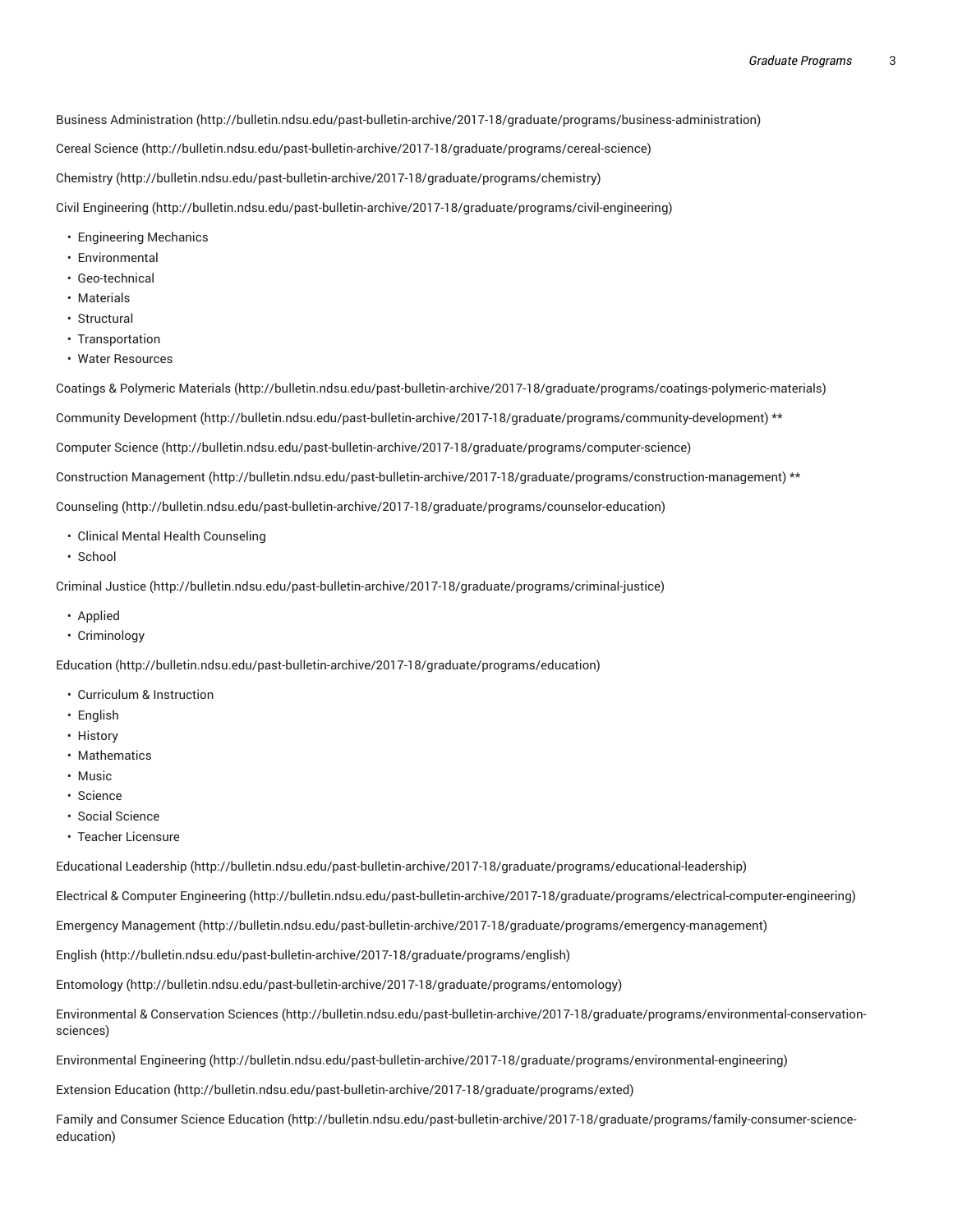## 4 *Graduate Programs*

Food Safety (http://bulletin.ndsu.edu/past-bulletin-archive/2017-18/graduate/programs/food-safety)

Genomics & Bioinformatics (http://bulletin.ndsu.edu/past-bulletin-archive/2017-18/graduate/programs/genomics-bioinformatics)

Health, Nutrition and Exercise Science (http://bulletin.ndsu.edu/past-bulletin-archive/2017-18/graduate/programs/health-nutrition-exercise-science)

- Dietetics\*\*
- Exercise /Nutrition Science
- Leadership, Physical Education and Sport\*\*

History (http://bulletin.ndsu.edu/past-bulletin-archive/2017-18/graduate/programs/history)

- United States
- Modern European
- World

Horticulture (http://bulletin.ndsu.edu/past-bulletin-archive/2017-18/graduate/programs/plant-sciences-horticulture)

Human Development and Family Science (http://bulletin.ndsu.edu/past-bulletin-archive/2017-18/graduate/programs/hdfs)

- Family Financial Planning\*\*
- Gerontology\*\*
- Youth Development\*\*

Industrial Engineering and Management (http://bulletin.ndsu.edu/past-bulletin-archive/2017-18/graduate/programs/industrial-manufacturingengineering)

International Agribusiness (http://bulletin.ndsu.edu/past-bulletin-archive/2017-18/graduate/programs/international-agribusiness)

Managerial Logistics (http://bulletin.ndsu.edu/past-bulletin-archive/2017-18/graduate/programs/managerial-logistics) \*\*

Manufacturing Engineering (http://bulletin.ndsu.edu/past-bulletin-archive/2017-18/graduate/programs/industrial-manufacturing-engineering)

Mass Communication (http://bulletin.ndsu.edu/past-bulletin-archive/2017-18/graduate/programs/mass-comm)

Materials & Nanotechnology (http://bulletin.ndsu.edu/past-bulletin-archive/2017-18/graduate/programs/materials-nanotechnology)

Mathematics (http://bulletin.ndsu.edu/past-bulletin-archive/2017-18/graduate/programs/mathematics)

Mechanical Engineering (http://bulletin.ndsu.edu/past-bulletin-archive/2017-18/graduate/programs/mechanical-engineering)

Merchandising (http://bulletin.ndsu.edu/past-bulletin-archive/2017-18/graduate/programs/merchandising) \*\*

Microbiology (http://bulletin.ndsu.edu/past-bulletin-archive/2017-18/graduate/programs/micro)

Music (http://bulletin.ndsu.edu/past-bulletin-archive/2017-18/graduate/programs/music20masters)

- Conducting
- Education
- Performance

Natural Resources Management (http://bulletin.ndsu.edu/past-bulletin-archive/2017-18/graduate/programs/natural-resources-management)

Physics (http://bulletin.ndsu.edu/past-bulletin-archive/2017-18/graduate/programs/physics)

Plant Pathology (http://bulletin.ndsu.edu/past-bulletin-archive/2017-18/graduate/programs/plant-pathology)

Plant Sciences (http://bulletin.ndsu.edu/past-bulletin-archive/2017-18/graduate/programs/plant-sciences-horticulture)

Public Health (http://bulletin.ndsu.edu/past-bulletin-archive/2017-18/graduate/programs/public-health)

Range Science (http://bulletin.ndsu.edu/past-bulletin-archive/2017-18/graduate/programs/range-sciences)

Sociology (http://bulletin.ndsu.edu/past-bulletin-archive/2017-18/graduate/programs/sociology)

Software Engineering (http://bulletin.ndsu.edu/past-bulletin-archive/2017-18/graduate/programs/software-engineering)